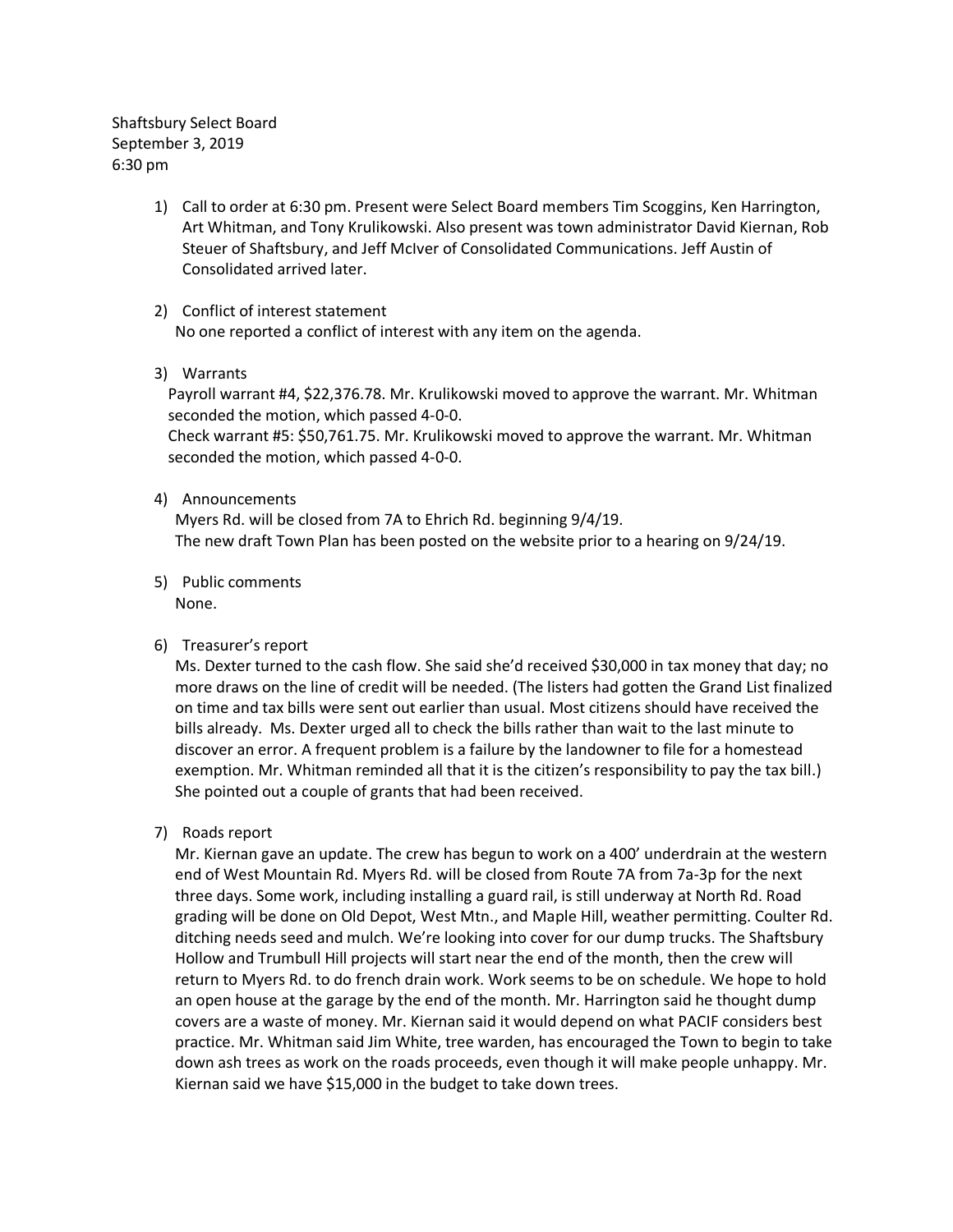## 8) Approve Cross Hill Project Bid

The bids were opened at the last meeting and were as follows: Weaver, \$22,800; Morse, \$25,900; and Kurtz, \$36,800. Mr. Yanotti confirmed that the Weaver bid – the lowest bid – is in order. Mr. Whitman moved to accept Weaver's bid. Mr. Harrington seconded the motion, which passed 4-0-0.

## 9) Broadband internet

Jeff Austin and Jeff McIver of Consolidated Communications appeared before the Board. They gave a presentation on what Consolidated Communications fiber exists in Shaftsbury already and what they are doing in Chesterfield NH to provide broadband fiber to every premises.

Fiber has been in place in Shaftsbury for some time on some of the major roads, providing the backbone for phone and DSL service (copper wires) to the home.

Austin described the three major components of a broadband fiber buildout:

- 1. Getting fiber on every pole (a couple of million dollars),
- 2. Updating the electronics at their hub in Bennington (several hundred thousand),
- 3. Getting fiber from each pole to and into a residence (a couple of million).

Austin suggested a model in with the Town takes out a bond and contracts with someone like Consolidated to run the fiber to the poles. When someone decides to make use of the service, they are charged a construction fee as well as the usual monthly charge. The construction fee is transferred from Consolidated to the Town, to pay down the bond. The Town owns the fiber, Consolidated runs the program. For the period of the bond, an agreement between the Town and Consolidated guarantees the continuation of the relationship between the two. (Chesterfield NH actually negotiated a deal in which Consolidated owns the fiber and guarantees the bond, minimizing the town's financial risk.)

Mr. Scoggins calculated that almost all of the internet users in the Town would have to subscribe in order for the Town to float a bond at a \$10 monthly user fee. A non-disclosure agreement will be required before Consolidated can move forward. The NDA keeps its competitors from learning what service speeds each individual customer is subscribing to. Many of its competitors serve only well-populated areas, while Consolidated, as a descendant of the old phone system, is mandated to serve all – in this case with copper lines. A Request for Information, a kind of survey of users, is a document also needed early in the process. Mr. McIver said 150/75 Mbps would likely be the initial service offering. (The Consolidated speed is in part a function of the limitations at the central hub.) When asked, he said the company probably wouldn't want to maintain both copper and fiber. Consolidated could not make use of the fiber belonging to other companies.

Mr. Scoggins asked if getting fiber to all could be leveraged to enhance cell service. Mr. McIver said possibly (small cell packets could be installed, for example, to hopscotch from pole to pole), but affordability is the issue.

Mr. McIver said Vermont's H.513 is substantially similar to the enabling legislation in NH.

He said a company with ten or more employees would probably need fiber. Smaller companies could probably make do with copper, and at a price of \$50-\$60/month. Mr. Scoggins asked about a more surgical approach – building out to only those parts of town that don't have satisfactory service. Mr. McIver thought the smaller population might make it harder to build a business case that works. Mr. Austin noted that serving only a portion of the town would jeopardize the town vote.